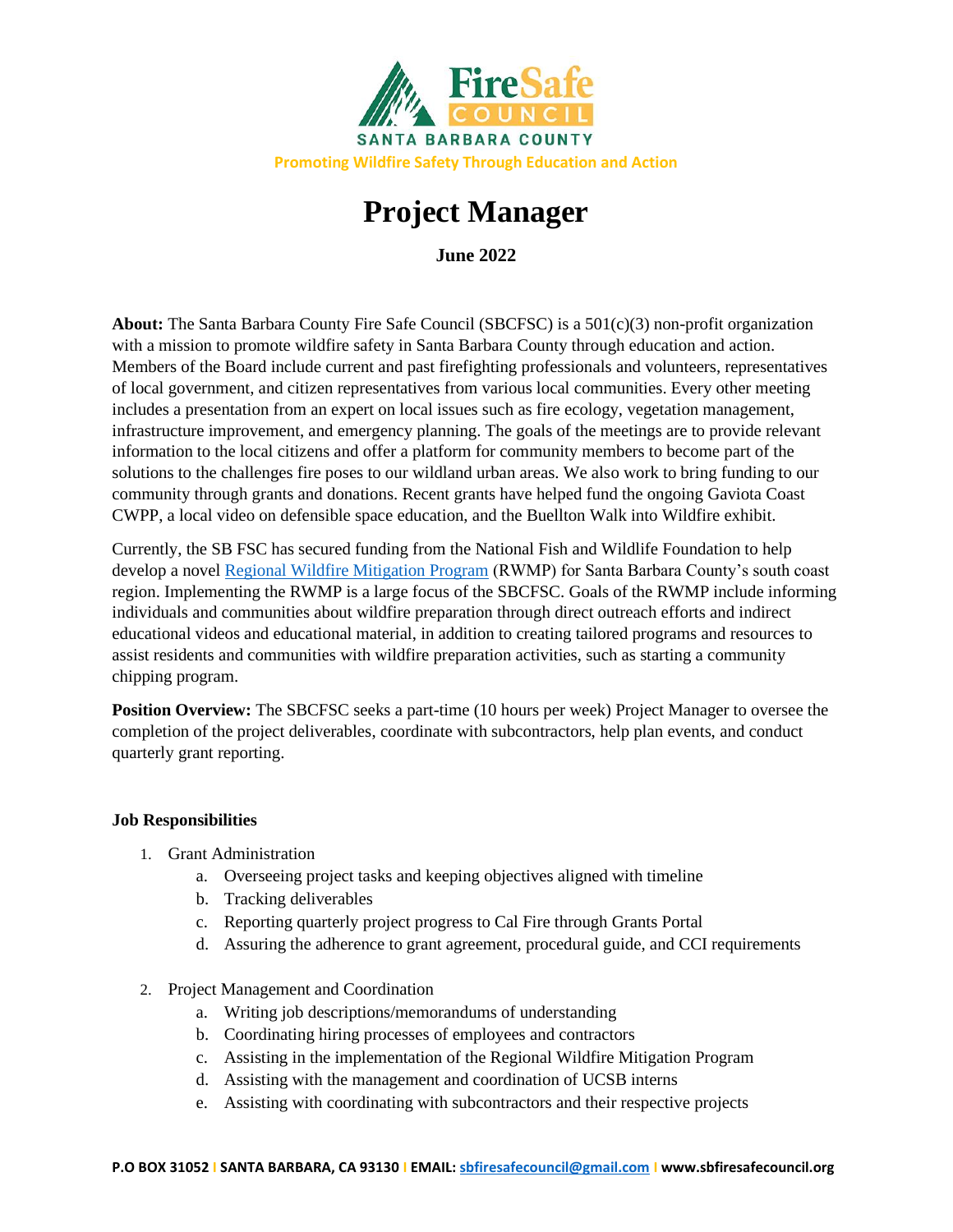

#### **Promoting Wildfire Safety Through Education and Action**

- f. Assisting in event preparation and planning
- g. Communicating with partner organizations
- h. Reporting monthly project progress at SBC Fire Safe Council board meetings
- 3. Budget Management
	- a. Overseeing timecards and submitting hours to payroll
	- b. Managing employee benefits, human resources needs, and insurance
	- c. Determining purchasing needs and buying materials
	- d. Managing CalFire project budget, including forecasting future financial outlook
	- e. Paying CalFire grant related invoices

# **Minimum Requirements**

- Bachelor's degree.
- Be able to take initiative and have meticulous attention to detail.
- Working familiarity with Quickbooks, invoicing, or budget management.
- Experience coordinating with multiple agencies.
- Ability to prepare clear, concise, accurate, and well written reports.
- Excellent written and verbal communication skills.
- Ability to work independently as well as collaboratively.

# **Desired Skills**

- Master's Degree
- Experience managing grants and writing grant reports, especially CalFire grant reports.
- Previous experience as a Project Manager.
- Experience planning/coordinating events.
- 6 months 1 year experience with Quickbooks, invoicing, and budget management.

**Location**: Santa Barbara, CA. There will be a mix of remote and in-person work.

# **Application Deadline:** July 1, 2022.

**Terms of Employment**: This is a part-time (10 hours per week), grant funded position through 2024. Some weekend and night work may be required. Hours are expected increase during the week of events. Desired start date is ASAP.

**Salary**: The position pays \$40-55 per hour (DOE) with no benefits.

**Applications:** Applicants are invited to send a resume. All correspondence should be emailed to: [community@SBFireSafeCouncil.org.](mailto:community@SBFireSafeCouncil.org) Please include your name and "Project Manager" in the subject line.